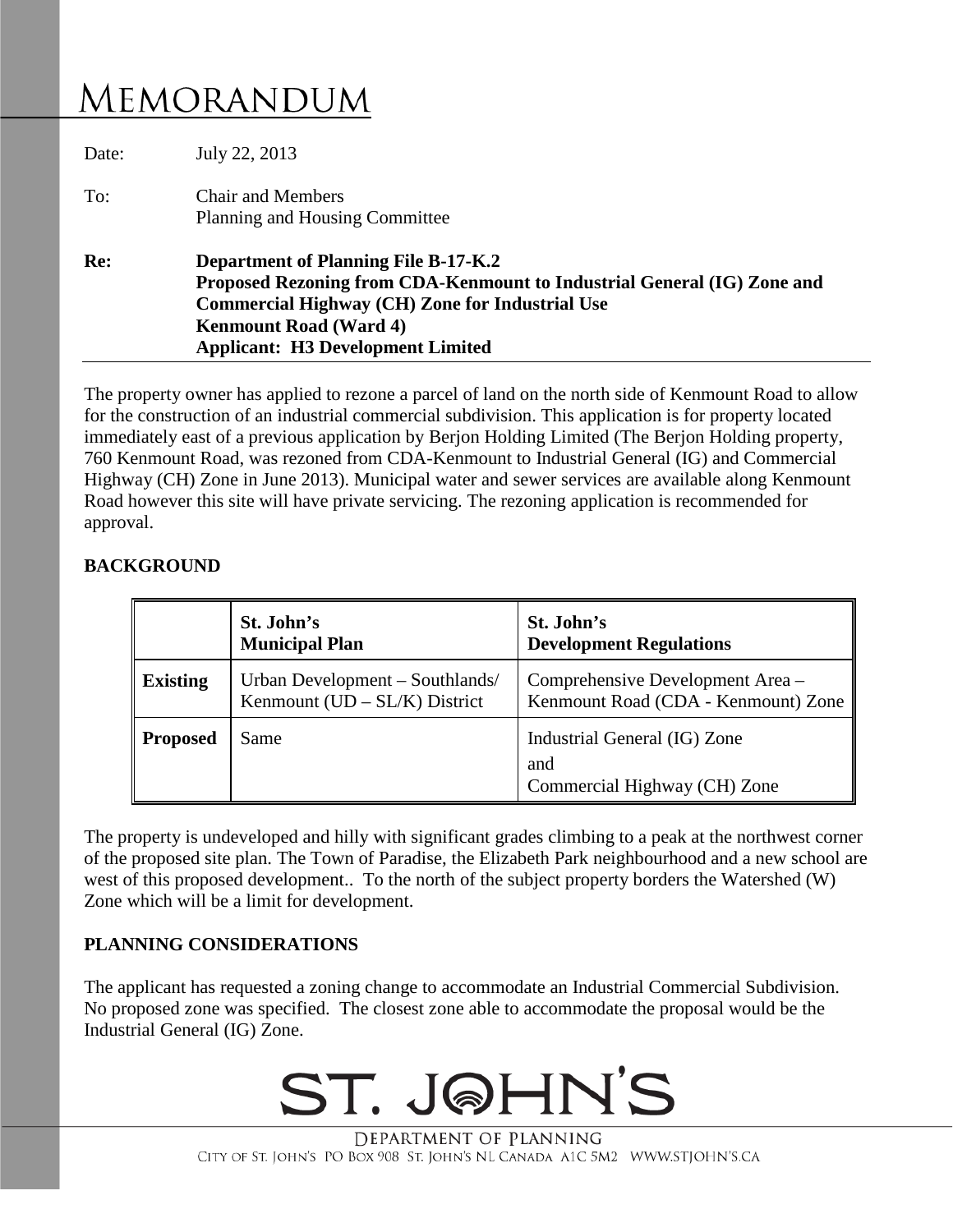- 1. The Municipal Plan designation for this property is Urban Development Southlands/ Kenmount (UD – SL/K) District, which have "*the potential to be developed in the future for a range of land uses utilizing municipal water and sewer services".*
- 2. The Department of Engineering has reviewed the hydrant test results and determined that there is adequate municipal water and sewer services for this proposed development.
- 3. The current Zoning for this property is the CDA Kenmount Zone. The Industrial General (IG) and Commercial Highway (CH) Zones would accommodate the proposed development in that the proposal:
	- i. would not conflict with the policies in the Municipal Plan
	- ii. could meet the Zone Requirements of the IG and CH Zones; and
	- iii. the development of these lands is likely to be consistent with the eventual concept plan developed for the area

## **SUMMARY/ RECOMMENDATION**

This industrial commercial subdivision development on Kenmount Road would help to accommodate the increasing demands for industrial lands within the City's boundaries. It is recommended that this industrial commercial subdivision development be advertised for public review and comment. If there are no objections by neighbouring residents, then the rezoning could be considered for approval by Council. A Municipal Plan amendment is not required.

This is provided for the Committee's consideration.

Ken O'Brien, MCIP Mark Hefferton Manager of Planning & Information Planner

MH/dlm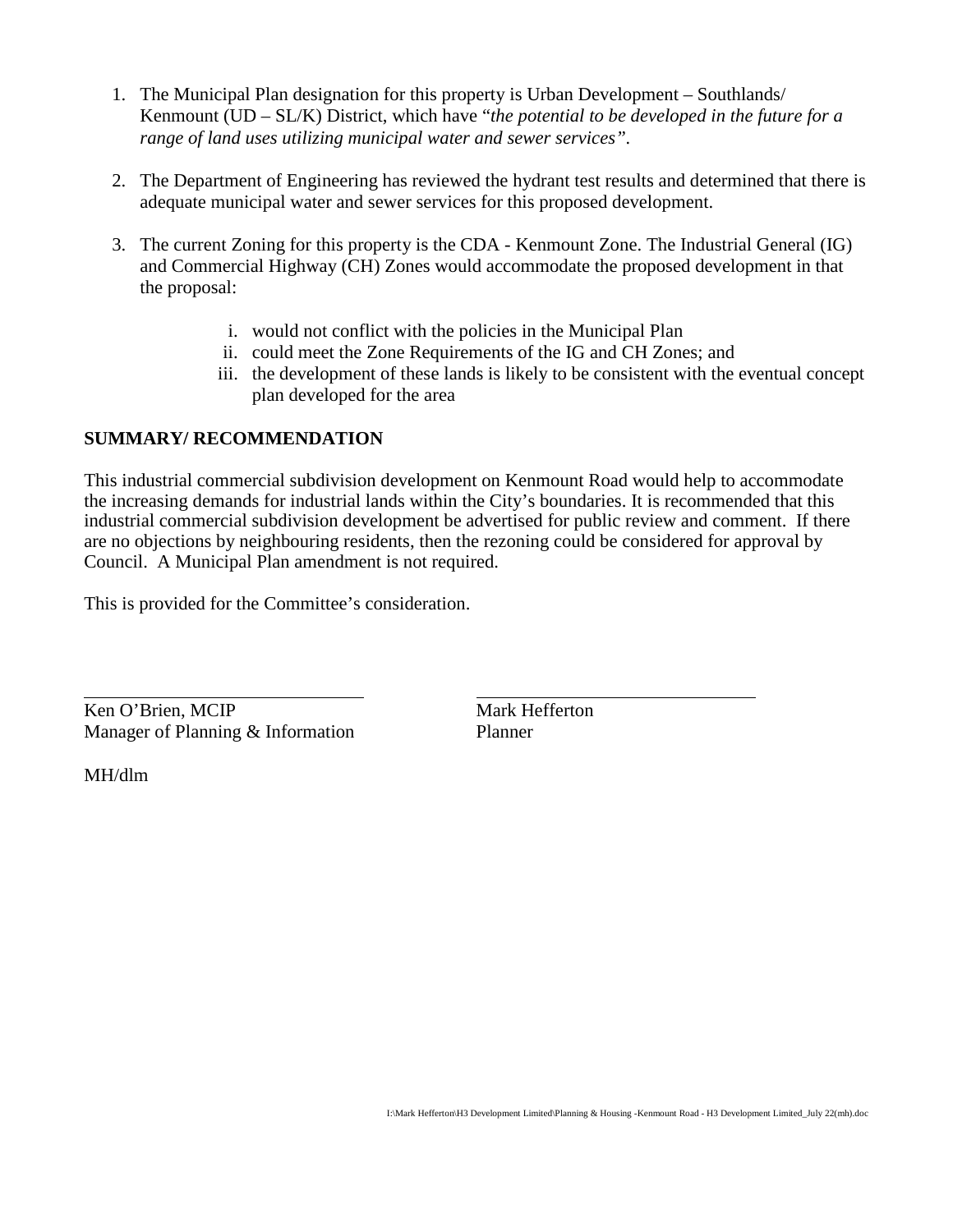